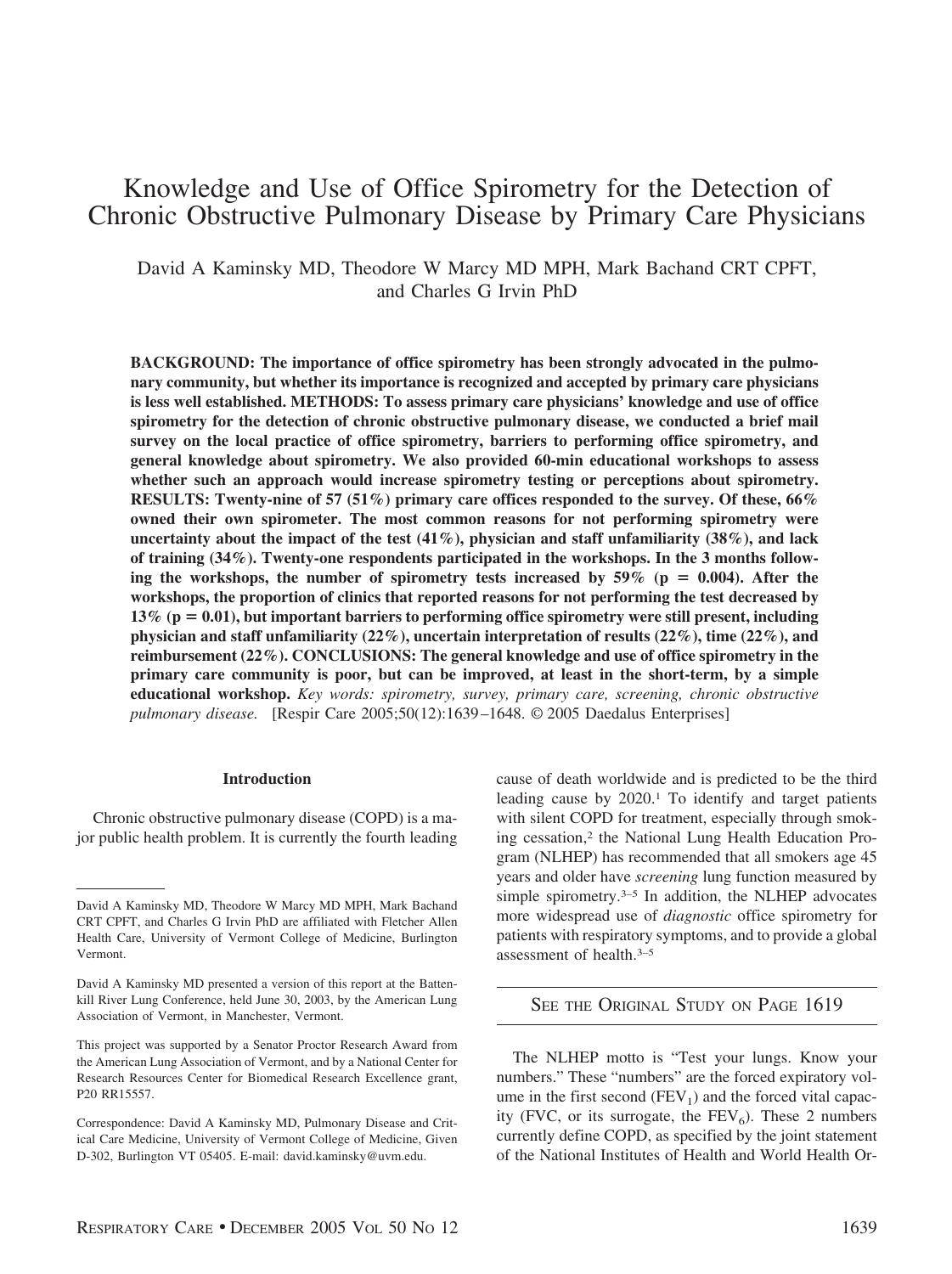ganization in their Global Initiative for Chronic Obstructive Lung Disease.6 Yet most smokers and patients with COPD are not aware of their  $FEV<sub>1</sub>$  and FVC, and most primary care physicians do not measure these values with their patients who smoke.7

The goal of the present study was to assess the level of knowledge and use of spirometry for the detection of COPD by primary care practices in our local medical community. We also sought to determine the feasibility of improving knowledge and use by providing brief educational workshops that could easily be incorporated into the busy daily schedules of these practices. As part of this training we purchased spirometers for practices that did not own them. This project was not designed to assess adherence to the NLHEP guidelines, but rather was conceived as a pilot study upon which to base a future, more comprehensive evaluation of techniques to improve knowledge and use of spirometry in the primary care setting.

#### **Methods**

The study was designed to collect information by mailed questionnaire, and also to solicit interest in participating in a structured workshop on office spirometry. The study was approved and a waiver of informed consent was provided by the University of Vermont's institutional review board.

#### **Sampling Frame and Questionnaire**

All primary care medical groups that care for adults within the region associated with our local Area Health Education Center were contacted by mail and asked to participate. A cover letter was addressed to the office manager, who was asked to pass it and the questionnaire on to a representative physician in the group. The 250 physicians within the local Area Health Education Center area serve a population of approximately 250,000 people within the referral area of Fletcher Allen Health Care, the teaching hospital of the University of Vermont College of Medicine. The medical groups were mailed a 2-page survey (see Appendix) that asked questions about (1) the size, nature, and location of their practice; (2) the prevalence of patients in their group who smoke and have COPD; (3) the local practice of performing office spirometry, including how often it is performed, for which patients, by whom, the use of quality control, and barriers to performance; and (4) general knowledge about spirometry interpretation, other national education programs, and the importance of  $FEV<sub>1</sub>$  in relation to COPD, lung cancer, and cardiovascular disease. The survey questions were modeled after similar items in studies of spirometry use in asthma8 and in screening for COPD.9

#### **Workshop Intervention and Assessment**

If respondents indicated that they were interested in participating in the workshop, then they were contacted by telephone and a date was arranged. A pulmonary physician and respiratory therapist provided the workshop, which was targeted toward the physicians and any other healthcare providers within the practice who were involved with spirometry. The workshop consisted of a 30-min slide presentation on the epidemiology and health burden of COPD; the relation of  $FEV<sub>1</sub>$  to important health outcomes such as death from COPD, lung cancer, and cardiovascular disease; the NLHEP rationale and guidelines; and the basics of spirometry testing, quality control, and interpretation. Another 30 min was spent on providing hands-on experience with the spirometer. We performed actual testing on participants and discussed and demonstrated key qualitycontrol issues, such as performance of maximum inspiratory and expiratory effort, sharp peak flow, and sufficient exhalation. If an office did not own a spirometer, we purchased one for them with a grant from the American Lung Association of Vermont.

Offices participating in the workshops were asked to complete a daily log of spirometry testing or to maintain a record of spirometry billings, to document the number of spirometry tests they performed over the 3 months following the workshop. That number was compared to the number of tests performed during the 3-months before the workshop, based on a review of billing records. At the end of the 3-month post-workshop period, a brief follow-up questionnaire (see Appendix) was forwarded to the physician within each practice who responded to the initial survey. We informed the physician that we would be calling shortly to receive their answers, as well as any additional feedback they had about the program. The questionnaire asked about reasons for not performing spirometry, their overall comfort with interpreting simple spirometry (on a scale of 1–5, with 1 being "very comfortable" and 5 being "not at all comfortable"), and to rate the program's success (on a scale of 1–5, with 1 being "not at all successful" and 5 being "very successful"). During the follow-up telephone call, we also asked that the spirometry log data or billing records, as well as copies of spirograms from random patients tested in the 3-month period following the workshop, be sent for review. The same pulmonary study physician evaluated the spirograms for quality according to American Thoracic Society standards.10

#### **Statistics**

Since this was primarily an exploratory study, no power calculation was performed to predetermine the sample size. Descriptive data are summarized using mean  $\pm$  SD or median (25–27% interquartile range), as determined by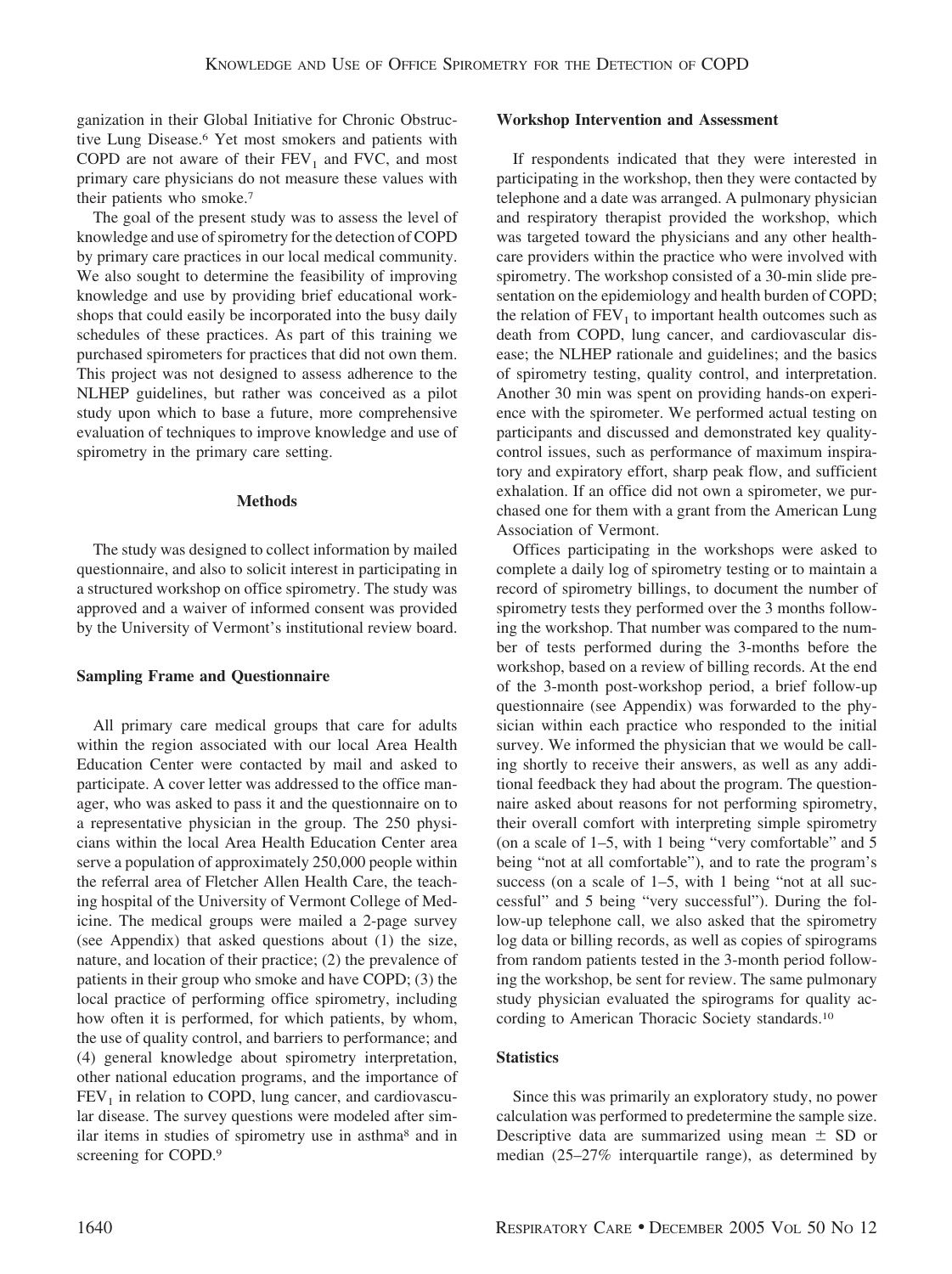sample distribution. There were 2 primary outcomes of this study. The first had to do with the survey data. We used Fischer's exact test to determine the associations between owning a spirometer or participating in the workshop and (1) size of practice ( $\leq$  20 patients/d vs  $>$  20 patients/d), (2) internal medicine or family practice specialty, (3) private or academic affiliation, (4) prevalence of spirometry testing by group (dichotomized as  $\leq$  or  $\geq$  50% of patients who smoke, with respiratory symptoms, with asthma, and with COPD), and (5) reported barriers to performing spirometry.

The second primary outcome was the impact of the spirometry workshop on the number of tests performed and the prevalence of perceived barriers to performing spirometry. We used the Wilcoxon rank sum test to evaluate the differences between the number of spirometry tests performed before and after the workshop. We used the paired *t* test to evaluate the differences in the percentage of clinics that reported barriers to performing spirometry before and after the workshop. A 2-tailed p value of  $< 0.05$  was considered statistically significant.

#### **Results**

#### **Clinical Practice Data**

The survey was mailed to 57 eligible clinics. A total of 29 practices responded after an initial and 2 repeat mailings of the cover letter and questionnaire, yielding a response rate of 51%.

Table 1 shows the characteristics of the survey respondents. There was equal representation of internal medicine and family practice groups, and most were small, private practices. The physician-reported prevalence of smoking and COPD was similar to statewide and national statistics.11,12 Two thirds of the respondent practices owned spirometers, but there were no associations between ownership and size of practice, internal medicine versus family practice orientation, or affiliation with the academic medical center.

Many different personnel performed spirometry in the 19 practices that owned a spirometer. Only 8 practices (42%) claimed to have any training, which usually consisted of an educational in-service review by a respiratory technologist who performs pulmonary function tests at the local medical center. Nine of the 19 (47%) practices stated that they performed quality control, with a frequency specified as anywhere from daily to yearly; the remaining practices left this question blank or marked "unknown." Quality-control methods usually consisted of a yearly technical inspection by the local hospital technical support staff, including calibration with a standard 3-L syringe.<sup>10</sup> In addition, some practices also performed periodic calibration using their own syringe.

As seen in Table 1, the respondent practices reported performing spirometry on relatively few of their patients who smoke and 50% of their patients who have respiratory symptoms, COPD, or asthma. There were no statistically significant associations between the prevalence of testing and whether a clinic owned a spirometer, was internal medicine or family practice oriented, was affiliated with the academic medical center, or elected to participate in the workshop. Less than half the respondents (45%) knew to use  $FEV<sub>1</sub>$ , FVC, and  $FEV<sub>1</sub>/FVC$  in diagnosing airflow limitation. Similarly, only half were aware of the NLHEP. Only 3 of 21 practices used the lung age concept in their smoking-cessation efforts. The respondents were less comfortable with interpreting spirometry values than electrocardiogram tracings or cholesterol levels. While nearly two thirds recognized the strong association between  $FEV<sub>1</sub>$ and mortality from COPD and lung cancer, only half were aware of the association between  $FEV<sub>1</sub>$  and heart disease and stroke.

#### **Barriers to Performing Office Spirometry**

Table 2 lists reasons the respondents gave for not performing spirometry. The primary reasons related to physician concerns about the impact of the test, lack of familiarity and training, reimbursement, cost, and quality control. Not surprisingly, ownership of a spirometer was inversely associated with cost being cited as a barrier to performance ( $p < 0.001$ ), but there were no other associations between any other barriers and ownership of a spirometer, internal medicine or family practice orientation, private or academic affiliation, or participation in the workshop.

#### **Impact of Spirometry Workshop**

Of the 29 practices that responded to the survey, 21 were interested in the workshop. Of these, 6 practices did not own a spirometer, and a spirometer was purchased for each of them. The workshops were attended by as few as 2 and as many as a dozen health-care providers, depending on the size of the practice, and always involved at least one physician and the office personnel who were involved in performing spirometry. The primary impact of the workshop was gauged by the difference in the number of spirometry tests performed in the 3 months before versus the 3 months after the workshop. As shown in Figure 1, all of the 14 practices for whom there were both pre- and postworkshop data increased their spirometry testing. The reasons the other 7 practices were not included in this analysis were: an estimated, rather than actual, number of tests was provided  $(n = 2)$ ; the spirometer was nonfunctional  $(n)$  $=$ 3); or spirometry testing was not yet routinely performed  $(n = 2, \text{ both of which were elinics provided with a new})$ spirometer). Among the groups who already owned a spi-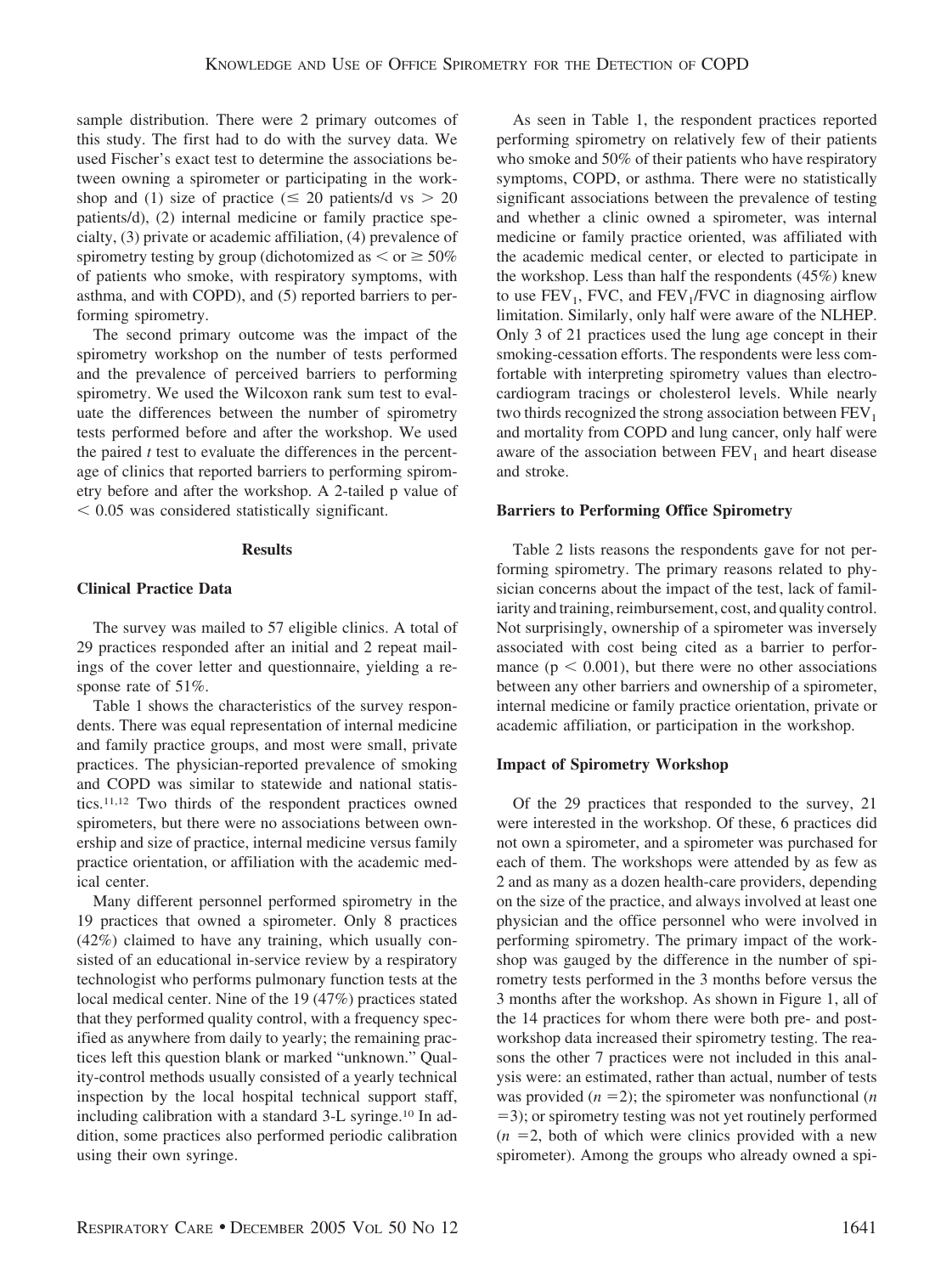| Table 1. | Characteristics of Survey Clinic Respondents ( $n = 29$ ) |  |  |  |  |  |  |  |
|----------|-----------------------------------------------------------|--|--|--|--|--|--|--|
|----------|-----------------------------------------------------------|--|--|--|--|--|--|--|

| Characteristic                                                                          | Distribution*        |
|-----------------------------------------------------------------------------------------|----------------------|
| Primary care specialty $(\%)$                                                           |                      |
| Internal medicine                                                                       | 48                   |
| Family practice                                                                         | 45                   |
| <b>B</b> oth                                                                            | $7\phantom{.0}$      |
| Private practice $(\%)$                                                                 | 74                   |
| Number of physicians (median and interquartile range)                                   | $3(2-4)$             |
| Estimated number of patients per clinic (median and interquartile range)                | 7,350 (4,625–17,100) |
| Estimated patient visits per day (median and interquartile range)                       | $20(20-58)$          |
| Estimated patient tobacco use (mean ± SD %)                                             | $21 \pm 11$          |
| Estimated percent of patients who have COPD (median and interquartile range)            | $5(5-10)$            |
| Clinics ( $n = 19$ ) that own a spirometer (%)                                          | 66                   |
| Personnel who perform spirometry $(\%)\dagger$                                          |                      |
| Registered nurse                                                                        | 58                   |
| Medical assistant                                                                       | 26                   |
| Licensed practical nurse                                                                | 11                   |
| Physician                                                                               | 11                   |
| Physician assistant                                                                     | 5                    |
| Respiratory therapist                                                                   | 5                    |
| Clinics that have received spirometry training $(\%)$                                   | 42                   |
| Clinics that perform spirometry quality control $(\%)$                                  | 47                   |
| Percent of patients for whom spirometry was performed (median and interquartile range): |                      |
| Patients who smoke $(n = 20)$                                                           | $20(10-50)$          |
| Patients with respiratory symptoms $(n = 24)$                                           | $50(20-74)$          |
| Patients with COPD $(n = 25)$                                                           | $50(25-85)$          |
| Patients with asthma $(n = 25)$                                                         | $50(40-78)$          |
| Percent of respondents who diagnose airflow limitation by†                              |                      |
| FEV <sub>1</sub>                                                                        | 62                   |
| $FEV1$ , FVC, $FEV1/FVC$                                                                | 45                   |
| $\text{FEF}_{25-75}$                                                                    | 10                   |
| <b>ABG</b>                                                                              | 3                    |
| Percent of respondents aware of the following national education programs §             |                      |
| Hypertension (NHBPEP)                                                                   | 100                  |
| Cholesterol (NCEP)                                                                      | 90                   |
| Asthma (NAEPP)                                                                          | 79                   |
| Lung health (NLHEP)                                                                     | 53                   |
| Comfort level with interpreting spirometry results (rating and interquartile range)     |                      |
| Electrocardiogram                                                                       | $1(1-2)$             |
| Cholesterol level                                                                       | $1(1-1)$             |
| Spirometry                                                                              | $2(1-3)$             |
| Percent of respondents who said that the following statements are true                  |                      |
| $FEV1$ correlates with mortality from COPD and lung cancer                              | 62                   |
| $FEV1$ correlates with mortality from heart disease and stroke                          | 48                   |
|                                                                                         |                      |

\*Proportion of clinics cited as percentage; prevalence of characteristic among clinics cited as percentage expressed as mean SD or median and interquartile range, based on data distribution. †Percentages add up to more than 100% because of multiple responses.

‡Not all clinics responded to each part of this question, and some clinics that were not performing spirometry did not answer this question. *n* = number of clinics that responded.

§See the National Institutes of Health Web site (http://www.nih.gov) for descriptions of these programs.

Rating scale: 1 (very comfortable) to 5 (not at all comfortable).

 $FEV<sub>1</sub>$  = forced expiratory volume in the first second

 $FVC = forced vital capacity$ 

 $FEF_{25-75}$  = forced expiratory flow during the middle half of the forced vital capacity

 $ABG =$  arterial blood gas analysis

NHBPEP = National High Blood Pressure Education Program, NCEP = National Cholesterol Education Program

NAEPP = National Asthma Education and Prevention Program, NLHEP = National Lung Health Education Program.

rometer  $(n = 10)$  there was a median increase from 6 to 16 tests during the 3-month period, representing a change of 59% (interquartile range in percentage change  $= 31-312\%$ ,  $p = 0.004$ ). This is equivalent to an average (median)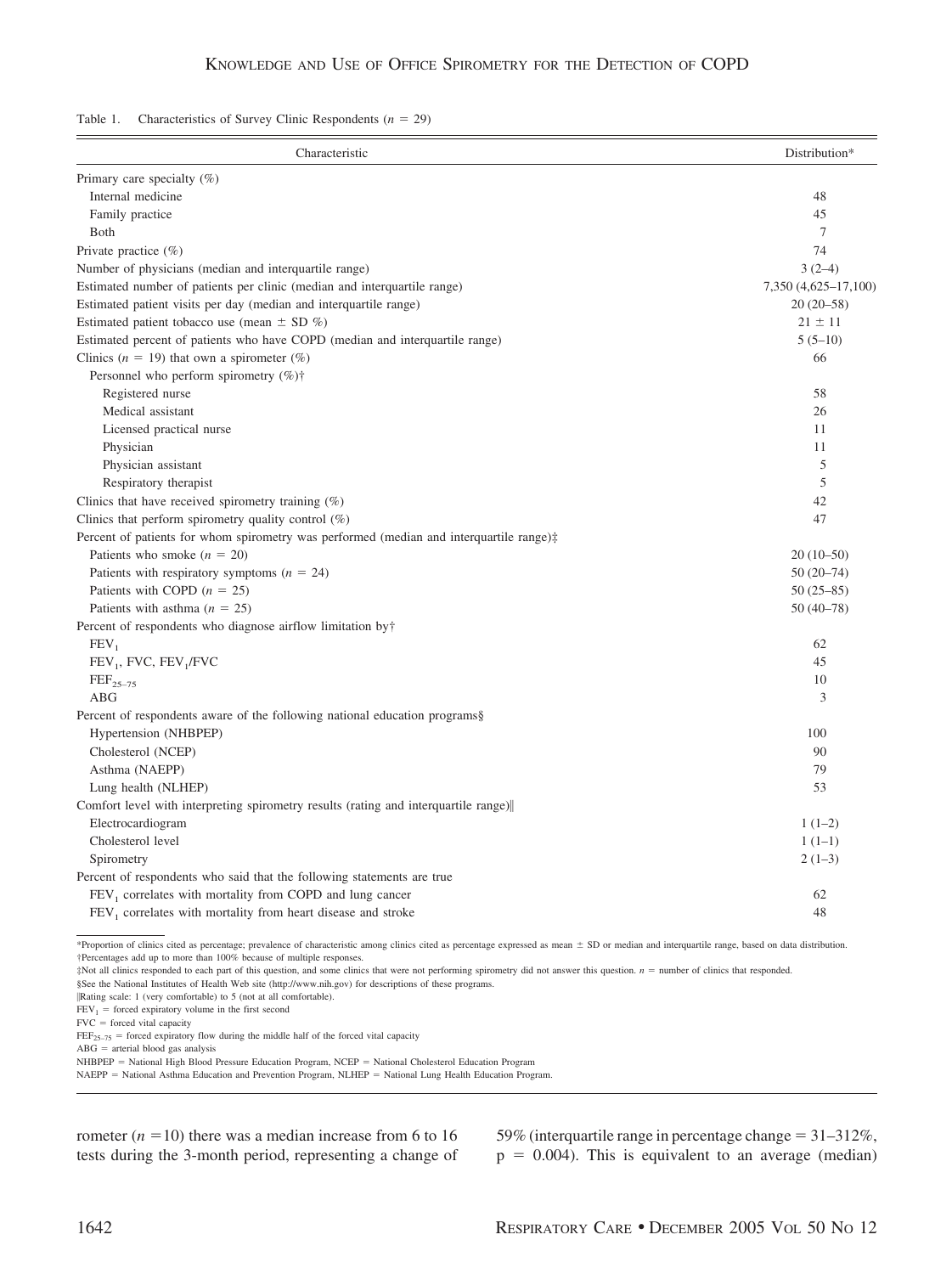| Reasons                                | All Clinics<br>$(n = 29)$<br>$(\%)$ | Workshop<br><b>Clinics</b><br><b>Before</b><br>$(n = 21)$<br>$(\%)$ | Workshop<br>Clinics<br>After*<br>$(n = 18)$<br>$(\%)$ |
|----------------------------------------|-------------------------------------|---------------------------------------------------------------------|-------------------------------------------------------|
| Uncertain impact of test               | 41                                  | 43                                                                  | 11                                                    |
| Physician/staff<br>unfamiliarity       | 38                                  | 38                                                                  | 22                                                    |
| Lack of training                       | 34                                  | 33                                                                  | 6                                                     |
| Reimbursement                          | 28                                  | 24                                                                  | 22                                                    |
| Equipment costs                        | 28                                  | 19                                                                  | $\Omega$                                              |
| Quality control                        | 28                                  | 29                                                                  | 17                                                    |
| Time                                   | 17                                  | 10                                                                  | 22                                                    |
| Uncertain interpretation of<br>results | 17                                  | 19                                                                  | 22                                                    |
| Easier at hospital                     | 17                                  | 19                                                                  | 6                                                     |

Table 2. Reasons Cited for Not Performing Office Spirometry

\*The overall percentage of workshop clinics citing any of the reasons declined by  $13 \pm 12\%$  $(p = 0.01)$ .

Patient reluctance 0 0 22

10 14 0

0 06

Uncertain explanation of

Staffing (not listed on survey)

results

weekly increase in spirometry from 1 test every 2 weeks to 1 test every week.

To measure quality control, 74 spirograms were submitted for review. We judged acceptability based on the data provided in accordance with American Thoracic Society standards10 whenever possible. Overall, 72% of the spirograms revealed acceptable data. All the spirograms allowed us to examine the presence of artifacts, exhalation time, and development of a volume plateau. Back-extrapolation error was not reported for any of the spirograms. We assessed good peak flow by visual inspection of the flow-volume (sharp peak) and volume-time (no hesitancy) plots. Using these methods, we identified the major problems as poor peak flow (15%) or unsatisfactory plateau (12%). Fifty-nine percent of the spirograms reported data on measurement variability for  $FEV<sub>1</sub>$ , FVC, and peak flow. Based on these data, we found poor reproducibility in 7% of the spirograms. We noted technical difficulties in about 2% of spirograms, and many tracings exhibited more than one problem.

With regard to barriers to testing and interpretation, reasons for not performing spirometry were provided by 18 of the 21 groups who had participated in the workshops (the other 3 did not provide follow-up information) (see Table 2). The overall proportion of clinics citing any reason for not performing spirometry decreased by  $13 \pm 12\%$  $(p = 0.01)$ . Following the workshops, the primary reasons for not performing spirometry were reimbursement, time, lack of familiarity with testing, and uncertainty with in-



Fig. 1. Impact of spirometry workshop on performance of spirometry. The figure shows the number of spirometry tests performed by 14 clinics in the 3-month periods before and after the workshop. Each point and line represents an individual primary care practice. When we analyzed only those practices that already owned a spirometer  $(n = 10)$ , we found that there was a median increase, from 6 to 16 tests (horizontal bars), representing a change of 59% (interquartile range in percentage change  $= 31-312$ %, p  $=$ 0.004). Notice that one clinic performed many more tests than the other clinics, both before and after the workshop. That practice is an adult internal medicine group that is very knowledgeable about spirometry and performs it frequently with their patients.

terpretation of results, although unfamiliarity and other issues were cited less commonly after the workshop. Interestingly, patient reluctance was a more common reason for not performing spirometry after the workshop. Although it is a subjective measure, confidence with spirometry interpretation increased to the levels seen with interpretation of electrocardiogram and cholesterol results (post-workshop score  $= 1$ , interquartile range  $= 1-2$ ), although the change was not statistically significant. Overall, the workshops were rated very successful (score  $=$  5, interquartile range  $= 4-5$ ).

#### **Discussion**

The main purpose of this study was to assess the general knowledge and use of spirometry among primary care physicians in our local medical community. The response rate to the initial survey was 51%, despite repeated mailings. Of the groups that did return the survey, only 66% owned a spirometer, and on average only 50% of patients with COPD or asthma had spirometry testing, by physician selfreported estimates. The main reasons cited for not per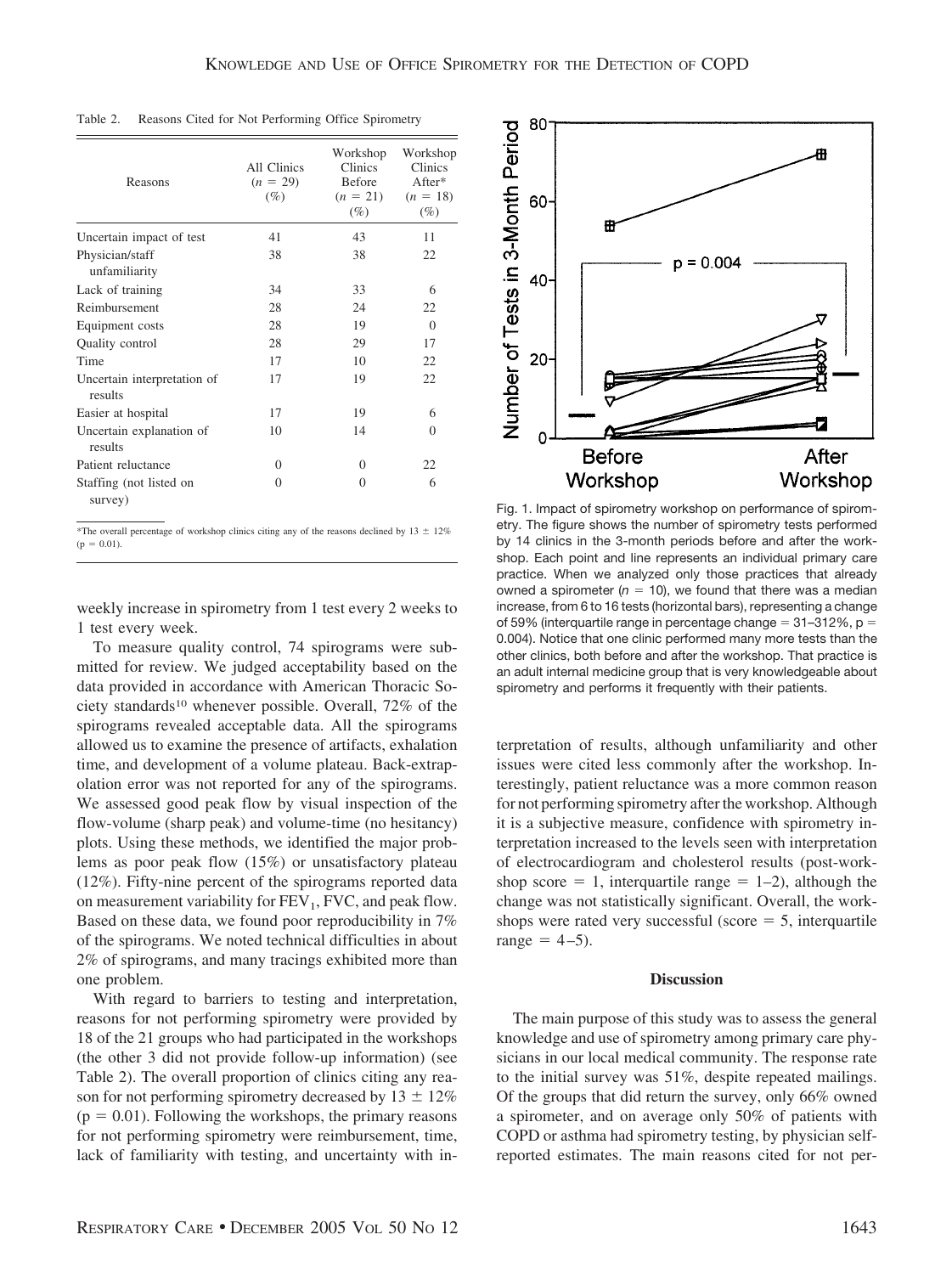forming spirometry included logistical issues and physician uncertainty about many aspects of the test. Awareness of the NLHEP was poor, compared to awareness of other similar national education programs. A focused, 1-hour workshop on spirometry improved the respondent practices' general knowledge about spirometry testing and interpretation, and increased the short-term frequency of spirometry testing. Quality-control and continued obstacles to regular testing remained important problems. However, the participants expressed a high level of enthusiasm and thought the educational program was very worthwhile.

The study results underscore a lack of awareness about or a lack of acceptance of lung-function testing. Spirometry is a test that is not widely used or appreciated,7,8 despite the strong epidemiological evidence demonstrating an association between reduced lung function and important clinical outcomes.12,13 The explanation for this may be understood by considering factors identified by Cabana and colleagues<sup>14</sup> that relate to why physicians do not follow clinical practice guidelines. Although this study was not intended to assess adherence to the NLHEP guidelines per se, these factors appear to apply to our study. These factors include lack of awareness or familiarity with the test, negative attitudes toward testing, and barriers to implementation.14 For instance, many physicians are simply not aware of the strong associations between lung function and important health outcomes. This lack of awareness is concerning, in view of the large health burden that COPD presents to patients and society.3,4,6,15–18 Measures of lung function are also key elements in stratifying patients into different treatment strategies, for both COPD<sup>6</sup> and asthma.19 Moreover, early COPD detection and smoking-cessation are essential to controlling disease progression.2 Spirometry can adequately screen high-risk individuals for silent airflow limitation,<sup>3,15,16,18,20-22</sup> and numerous studies have now identified airflow limitation as strongly associated with general health status.<sup>12,13,17</sup> Yet public awareness and physician appreciation of this subject appears to pale in comparison to more familiar diseases such as heart disease, stroke, and cancer.

Another reason spirometry is not more commonly performed is physician lack of familiarity with the testing and interpretation. Spirometry is underutilized not only by physicians who care for patients who smoke and have respiratory symptoms,7 but also by physicians who care for patients with asthma.8 In the study by O'Dowd and colleagues,<sup>8</sup> the factors most strongly associated with primary care physicians performing spirometry with their asthmatic patients were owning their own spirometer, being adequately trained to perform and interpret the test, and believing that the data are important for accurate diagnosis. A recent survey of primary care physicians' spirometry interpretations found that one third of tests were interpreted incorrectly.23Even after a focused, albeit brief, workshop, participants in our study still felt uncomfortable with interpretation. Fortunately, one study has shown computerized interpretation algorithms to be accurate in 92% of spirograms.24 As discussed by Irvin,25 the problems with familiarity and understanding may stem from the way in which pulmonary physiology is taught during medical school and residency. Based on our experience in the workshops, physicians and allied health personnel were quite pleased to have someone explain in simple terms what spirometry is and how the results relate to important clinical issues. It may be that they found themselves with an important opportunity for putting into practice what may have been theoretical knowledge.

Of course, accurate interpretation of results cannot happen without good-quality testing. Performing adequate spirometry remains a challenge, as was shown by the variable quality of the tests we reviewed, and as has been documented by Eaton and colleagues.26 The issue of quality control is especially important, given the wide variety of health-care workers, as revealed in our survey, who perform office spirometry. However, modern office spirometers are accurate,<sup>24</sup> and quality control is monitored automatically by simple algorithms, so, with practice and attention, we believe that test quality can be adequately maintained. The NLHEP now offers a formal review process designed to certify that office spirometers meet the NLHEP guidelines (see http://www.nlhep.org).

Many practices cited uncertainty about the impact of the results as a reason for not performing spirometry. A recent study suggested that spirometry results do impact clinical decision making by general practitioners.27 Literature on the subject of using spirometry as an aid to smoking cessation is mixed;<sup>15</sup> indeed, only 4 studies have directly addressed the issue; two found that knowledge of  $FEV<sub>1</sub>$ enhanced the smoking cessation rate,28,29 and two found that it did not.30,31 Another recent study by Gorecka and colleagues<sup>20</sup> suggested that knowledge of spirometry values enhances smoking cessation, but the study did not address the issue directly. One reason for the apparent failure of spirometry to significantly impact smoking cessation may be that the results are not conveyed effectively to the patient.16 If the patient doesn't understand the meaning of spirometry values in the same way they are educated about cholesterol or hypertension, for example, then the impact of knowing their lung-function values will be less profound.

Finally, there are many barriers to performing spirometry in primary care, such as time, cost, and reimbursement. Performing adequate spirometry initially takes a substantial amount of time (up to 15 min), considering the patient preparation and repeated attempts necessary in order to obtain reliable results. However, many of the practices surveyed in our study were performing spirometry regularly, and a recent study from Belgium supports the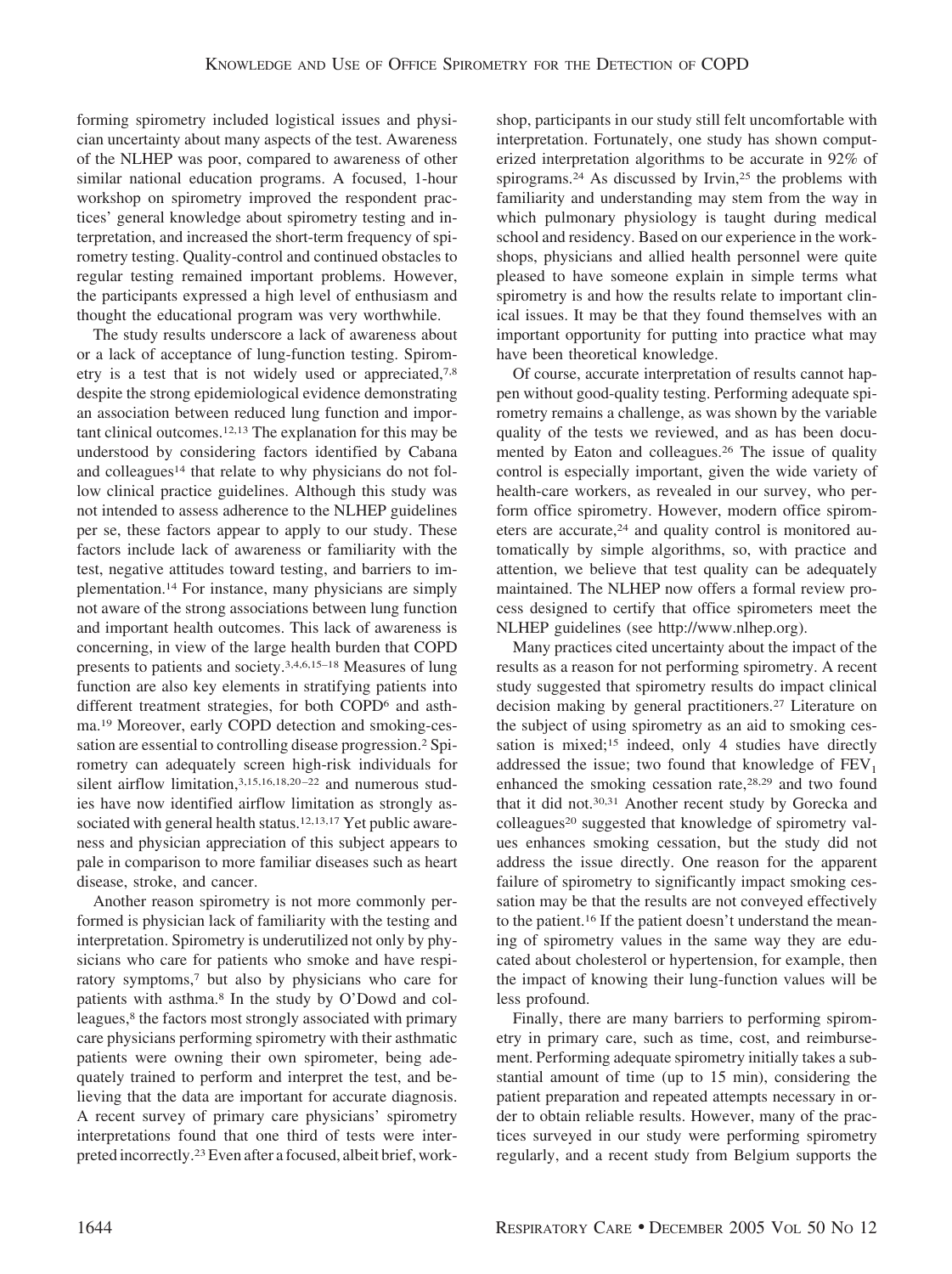feasibility of introducing office spirometry into general practice.22 We speculate that the reason patient reluctance became more of an obstacle *after* the workshop was because patients were then offered spirometry and had the opportunity to decline, whereas before the workshop they were not even offered the test. Regarding cost, most of the practices were surprised to learn that the cost for a basic office spirometry system was much lower than they expected (approximately \$1,000), and, likewise, that reimbursement was such that the machine could pay for itself within a few months, depending on the size and nature of the practice. The lack of direct experience, short follow-up period, and absence of supportive data from other local practices may be some of the reasons why reimbursement remained an important barrier to performance after the workshop.

Several important limitations of this study must be considered, keeping in mind that the study was observational and designed primarily to pilot the workshop. First, only 51% of the target population responded to the survey, despite our attempts to maximize return of surveys through the use of short questionnaires and repeated mailings.<sup>32</sup> This response rate is equivalent to the return rate from a similar group in a recent study of spirometry use in asthma.8 However, this relatively low response rate indicates that our population may not be representative of the primary care community in general, creating the potential for important selection bias.

Second, the main tool for data collection was a simple survey that had not undergone validation by comparison of findings with objective data or by repeated measures with the same population. However, we used similar methodology to that of another spirometry survey that had been validated.<sup>8</sup>

Third, the primary outcome measure of the success of the workshops was the number of spirometry tests performed in a relatively short time frame, and that result would not necessarily be sustained. In addition, the sources for these data were subject to recording and classification error. Further, we did not stratify the tests by underlying diagnosis, indication, or repeated tests on the same subjects. Instead, our goal was to choose a simple measure for which we could obtain at least some objective measure of spirometry performance.

Fourth, the measure of quality control used was based on interpretation of spirograms provided by participating clinics. Although clinics were asked to send random samples of spirograms, there was no control over the selection of the tests sent for review, and there may have been a selection bias in favor of good performance.

Finally, although we performed simple statistical analyses between the variables, we realize that their validity is uncertain, given the limited sample size of this study.

Despite these limitations, it is clear that any type of intervention must continue to address not only the general knowledge aspects of spirometry but also the logistical issues that clearly hinder spirometry testing. Among these are issues of time and reimbursement. Physicians and office staff may need to be creative to design ways to incorporate spirometry testing into the normal patient visit. For example, a trained health-care provider could perform spirometry as an intake procedure in selected patients, during the routine gathering of information, including chief complaint, allergies, medications, and vital signs. Alternatively, perhaps a separate day or time could be set aside regularly to measure spirometry on eligible patients. Administrative personnel need to learn the appropriate coding and billing procedures to be reimbursed for the test. Almost 20% of the respondent clinics stated that it was easier to send patients to the local hospital pulmonary function laboratory. This approach certainly remains an alternative and would still provide important information on lung function, if only the physician would request it.

#### **Conclusions**

Knowledge and use of office spirometry for detecting COPD was generally poor among the primary care practices in our study. However, brief educational workshops were well received and appeared to have at least some short-term impact on the knowledge and use of spirometry. This type of workshop and other educational endeavors will be necessary before spirometry becomes more widely accepted in the primary care setting. In addition, efforts must be made to reduce some of the logistical barriers to implementation, especially in the realm of time and reimbursement. Convincing primary care providers that spirometry is useful will also require clinical evidence of effectiveness, such as spirometry's impact on clinical decision making and smoking cessation.

#### **ACKNOWLEDGMENTS**

The authors would like to thank Linda Martinez RRT and Karina White for technical and administrative assistance; Mimi Reardon MD, David Little MD, and Alan Rubin MD for support within the Area Health Education Center network; Thomas L Petty MD of the National Lung Health Education Program for his encouragement and support; and the physicians and allied health workers at the involved clinics who participated in this project.

#### **REFERENCES**

- 1. Calverley P, Walker P. Chronic obstructive pulmonary disease. Lancet 2003;362(9389):1053–1061.
- 2. Anthonisen NR, Connett JE, Kiley JP, Altose MD, Bailey WC, Buist AS, et al. Effects of smoking intervention and the use of an inhaled anticholinergic bronchodilator on the rate of decline of  $FEV<sub>1</sub>$ . The Lung Health Study. JAMA 1994;272(19):1497–1505.
- 3. Ferguson G, Enright P, Buist A, Higgins M. Office spirometry for lung health assessment in adults: a consensus statement for the Na-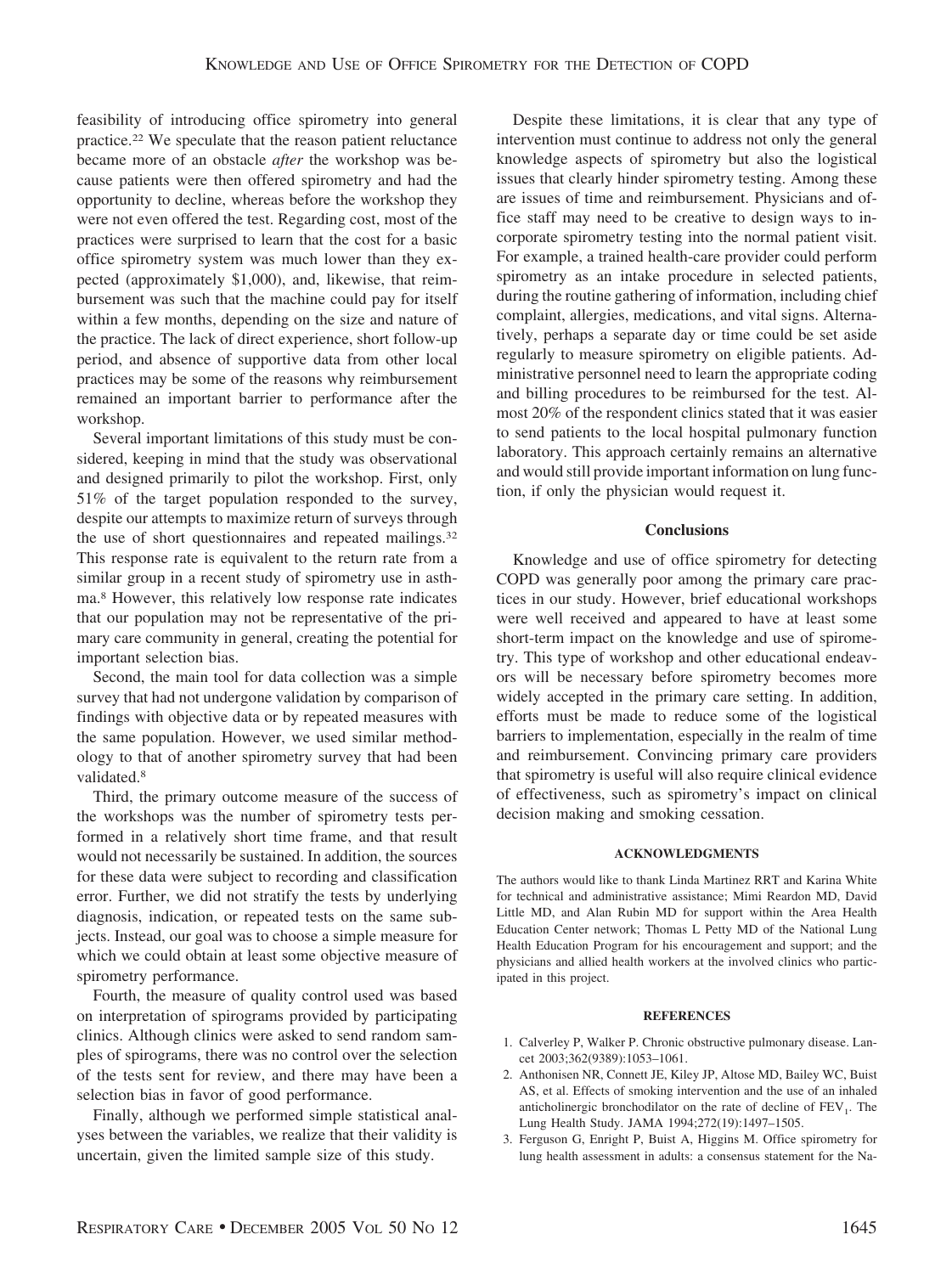tional Lung Health Education Program. Chest 2000;117(4):1146– 1161.

- 4. Petty T, Weinmann G. Building a national strategy for the prevention and management of and research in chronic obstructive pulmonary disease. JAMA 1997;277(3):246–253.
- 5. The National Lung Health Education Program Executive Committee. Strategies in preserving lung health and preventing COPD and associated diseases. The National Lung Health Education Program. Chest 1998;113(2):123s–163s.
- 6. Global initiative for chronic obstructive lung disease. National Heart, Lung and Blood Institute, World Health Organization. NIH Publication 2701B. 2001, 2004. Update at http://www.goldcopd.org. Accessed September 29, 2005.
- 7. Kesten S, Chapman K. Physician perceptions and management of COPD. Chest 1993;104(1):254–258.
- 8. O'Dowd L, Fife D, Tenhave T, Panettieri R. Attitudes of physicians toward objective measures of airway function in asthma. Am J Med 2003;114(5):391–396.
- 9. Hanover Area Coalition for Lung Health. In: Resources of The National Lung Health Education Program website. http://www.nlhep. org/resources-medical.html. Accessed September 29, 2005.
- 10. Standardization of spirometry, 1994 update. American Thoracic Society. Am J Respir Crit Care Med 1995;152(3):1107–1136.
- 11. Vermont Department of Health. http://www.healthyvermonters.info. Accessed September 29, 2005.
- 12. Coultas DB, Mapel D, Gagnon R, Lydick E. The health impact of undiagnosed airflow obstruction in a national sample of Unites States adults. Am J Respir Crit Care Med 2001;164(3):372–377.
- 13. Mannino D, Buist A, Petty T, Enright P, Redd S. Lung function and mortality in the United States: data from the First National Health and Nutrition Examination Survey follow up study. Thorax 2003; 58(5):388–393.
- 14. Cabana M, Rand C, Powe N, Wu A, Wilson M, Abboud P, Rubin H. Why don't physicians follow clinical practice guidelines? A framework for improvement. JAMA 1999;282(15):1458–1465.
- 15. Enright P, Crapo R. Controversies in the use of spirometry for early recognition and diagnosis of chronic obstructive pulmonary disease in cigarette smokers. Clin Chest Med 2000;21(4):645–652.
- 16. Enright P, Kaminsky D. Strategies for screening for chronic obstructive pulmonary disease. Respir Care 2003;48(12):1194–1201.
- 17. McIvor R, Tashkin D. Underdiagnosis of chronic obstructive pulmonary disease: a rationale for spirometry as a screening tool. Can Respir J 2001;8(3):153–158.
- 18. Zielinski J, Czajkowska-Malinowska M, Sankowski Z, Kislo A, Krawczyk K, Skucha W. Early detection of COPD in a high-risk population using spirometric screening. Chest 2001;119(3):731–736.
- 19. NAEPP Expert Panel Report. Guidelines for the diagnosis and management of asthma: update on selected topics, 2002. NIH Publication 02–5075. http://www.nhlbi.nih.gov/guidelines/asthma/execsumm.pdf. Accessed September 29, 2005.
- 20. Gorecka D, Bednarek M, Nowinski A, Puscinska E, Goljan-Geremek A, Zielinski J. Diagnosis of airflow limitation combined with smoking cessation advice increases stop-smoking rate. Chest 2003; 123(6):1916–1923.
- 21. van den Boom G, van Schayck CP, van Mollen MP, Tirimanna PR, den Otter JJ, van Grunsven PM, et al. Active detection of chronic obstructive pulmonary disease and asthma in the general population: results and economic consequences of the DIMCA program. Am J Respir Crit Care Med 1998;158(6):1730–1738.
- 22. Buffels J, Degryse J, Heyrman J, Decramer M. Office spirometry significantly improves early detection of COPD in general practice: the DIDASCO Study. Chest 2004;125(4):1394–1399.
- 23. Hnatiuk O, Moores L, Loughney T, Torrington K. Evaluation of internists' spirometric interpretations. J Gen Intern Med 1996;11(4): 204–208.
- 24. Schoh RJ, Fero LJ, Shapiro H, Aslor JP, Kaelin OJ, Rollins DR, Petty TL. Performance of a new screening spirometer at a community health fair. Respir Care 2002;47(10):1150–1057.
- 25. Irvin C. To blow or not to blow—that is the question. Respir Care 2002;47(10):1145–1147.
- 26. Eaton T, Withy S, Garrett J, Mercer J, Whitlock R, Rea H. Spirometry in primary care practice: the importance of quality assurance and the impact of spirometry workshops. Chest 1999;116(2):416–423.
- 27. Chavannes N, Schermer T, Akkermans R, Jacobs JE, van de Graaf G, Bollen R, et al. Impact of spirometry on GPs' diagnostic differentiation and decision-making. Respir Med 2004;98(11):1124–1130.
- 28. Humerfelt S, Eide G, Kvale G, Aaro L, Gulsvik A. Effectiveness of postal smoking cessation advice: a randomized controlled trial in young men with reduced  $FEV<sub>1</sub>$  and asbestos exposure. Eur Respir J 1998;11(2):284–290.
- 29. Risser N, Belcher D. Adding spirometry, carbon monoxide, and pulmonary symptom results to smoking cessation counseling: a randomized trial. J Gen Intern Med 1990;5(1):16–22.
- 30. Sippel J, Osborne M, Bjornson W, Goldberg B, Buist A. Smoking cessation in primary care clinics. J Gen Intern Med 1999;14(11): 670–676.
- 31. Segnan N, Ponti A, Battista R, Senore C, Rosso S, Shapiro S, Aimar D. A randomized trial of smoking cessation interventions in general practice in Italy. Cancer Causes Control 1991;2(4):239–246.
- 32. Kellerman S, Herold J. Physician response to surveys: a review of the literature. Am J Prev Med 2001;20(1):61–67.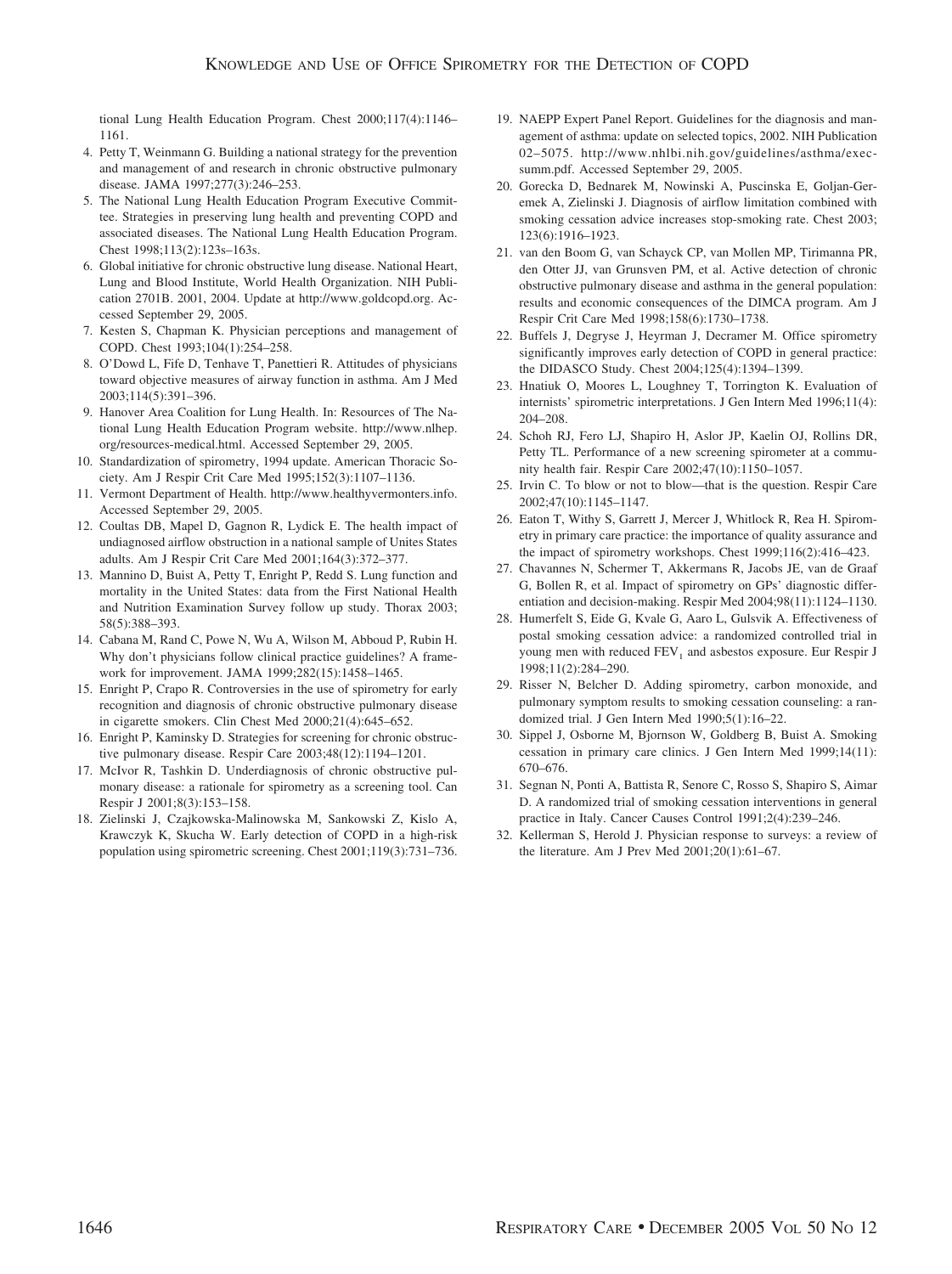## **Appendix**

### **Office Spirometry Questionnaire**

| (Only one respondent per practice)                                                                                                                                                                                                                                                                                                                                                                                                                                                                                                                                                                   | <b>Date</b>                                               |
|------------------------------------------------------------------------------------------------------------------------------------------------------------------------------------------------------------------------------------------------------------------------------------------------------------------------------------------------------------------------------------------------------------------------------------------------------------------------------------------------------------------------------------------------------------------------------------------------------|-----------------------------------------------------------|
| Conducted by David Kaminsky MD, from Fletcher Allen Health Care and the University of Vermont, as part of a research project on the<br>use of office spirometry, supported by the American Lung Association of Vermont.                                                                                                                                                                                                                                                                                                                                                                              |                                                           |
| You do not need to provide your name, and your responses will be kept confidential. This survey is voluntary; you do not have to<br>participate in this survey if you do not want to.                                                                                                                                                                                                                                                                                                                                                                                                                |                                                           |
| 1. What is the name of your office practice? Address Address Tel<br>(Optional, but I will need your name, address and telephone number if you are interested in participating in the program.)                                                                                                                                                                                                                                                                                                                                                                                                       |                                                           |
| 2. How big is your office practice? Physicians Other health-care professionals Nurses Patient population 2.                                                                                                                                                                                                                                                                                                                                                                                                                                                                                          |                                                           |
| 3. How many patients do you see in a typical day?                                                                                                                                                                                                                                                                                                                                                                                                                                                                                                                                                    |                                                           |
| 4. Approximately what percentage of your patients are current smokers?                                                                                                                                                                                                                                                                                                                                                                                                                                                                                                                               |                                                           |
| 5. Approximately what percentage of your patients have COPD?                                                                                                                                                                                                                                                                                                                                                                                                                                                                                                                                         |                                                           |
| 6. What type of primary care practice are you? Internal medicine Family medicine Both ___                                                                                                                                                                                                                                                                                                                                                                                                                                                                                                            |                                                           |
|                                                                                                                                                                                                                                                                                                                                                                                                                                                                                                                                                                                                      |                                                           |
| 8. Do you own a spirometer? Yes _____ No _____ If not, are you currently considering purchasing one? Yes _____ No                                                                                                                                                                                                                                                                                                                                                                                                                                                                                    |                                                           |
| 9. Who usually performs the spirometry testing in your office?                                                                                                                                                                                                                                                                                                                                                                                                                                                                                                                                       |                                                           |
| 10. Approximately what percentage of each patient category below has spirometry measured?<br>All patients<br>Patients with COPD<br>Patients with asthma  Patients with COPD<br>Patients with asthma  Patients with asthma<br>Other                                                                                                                                                                                                                                                                                                                                                                   |                                                           |
| 11. Has anyone in your practice received formal training in spirometry? Yes _____ No _____ If so, who?                                                                                                                                                                                                                                                                                                                                                                                                                                                                                               |                                                           |
| 12. If you own a spirometer, how often do you do quality-control evaluation of it?                                                                                                                                                                                                                                                                                                                                                                                                                                                                                                                   |                                                           |
| 13. The diagnosis of airflow obstruction is made on the basis of which numbers below?<br>$ABG$ FEV <sub>1</sub> FEV <sub>1</sub> , FVC, FEV <sub>1</sub> /FVC FEV <sub>1</sub> /FVC FEF <sub>25-75</sub>                                                                                                                                                                                                                                                                                                                                                                                             |                                                           |
| 14. How comfortable are you at interpreting:<br>FEV <sub>1</sub> , 1 1 2, 1<br>Simple spirometry? $\begin{array}{ccccc}\nI & 2 & 3 \\ 1 & 2 & 3 \\ \end{array}$<br>Basic EKG patterns? $\begin{array}{ccccc}\nI & 2 & 3 \\ I & 2 & 3 \\ \end{array}$                                                                                                                                                                                                                                                                                                                                                 | Not At All<br>5<br>4<br>$\sqrt{2}$<br>$\overline{4}$<br>5 |
| 15. What are the reasons that you might not perform office spirometry?<br>Too time consuming<br>Concerns about testing quality or accuracy Moter nough training<br>Concerns about reimbursement <u>equipment</u> too costly<br>Retired about the physician or staff unit<br>______ Too time consuming<br>Physician uncertainty about interpretation of results<br>Patient reluctance<br>Physician uncertainty about explanation of results to patients<br>Physician uncertainty about impact of results on clinical practice<br>Easier to send patients to hospital pulmonary function lab<br>Other: | Physician or staff unfamiliarity                          |
| 16. Which tools do you use to help your patients who smoke quit smoking?<br>Group programs Hypnosis Individual counseling<br>"Lung age" concept Nicotine replacement Bupropion (Zyban)<br>Other                                                                                                                                                                                                                                                                                                                                                                                                      | Acupuncture Books, tapes, Internet                        |
| 17. Have you ever heard of:<br>The National Lung Health Education Program? Yes<br>No<br>The National Cholesterol Education Program?<br>Yes<br>No<br>The National High Blood Pressure Guidelines?<br>Yes<br>No<br>The National Asthma Education Program?<br>Yes<br>No                                                                                                                                                                                                                                                                                                                                 |                                                           |
| 18. Are you familiar with the American Thoracic Society guidelines on spirometry? _____ Yes _____ No                                                                                                                                                                                                                                                                                                                                                                                                                                                                                                 |                                                           |
| 19. $FEV1$ correlates with mortality from lung cancer and COPD. ______ True<br>False                                                                                                                                                                                                                                                                                                                                                                                                                                                                                                                 |                                                           |
| 20. FEV <sub>1</sub> correlates with mortality from heart disease and stroke. True<br>False                                                                                                                                                                                                                                                                                                                                                                                                                                                                                                          |                                                           |
| 21. Are you interested in participating in the office spirometry workshop program? _____ Yes _____ No                                                                                                                                                                                                                                                                                                                                                                                                                                                                                                |                                                           |
| Thank you very much for your participation! Please return this questionnaire in the self-addressed, stamped envelope provided.                                                                                                                                                                                                                                                                                                                                                                                                                                                                       |                                                           |

(Continued)